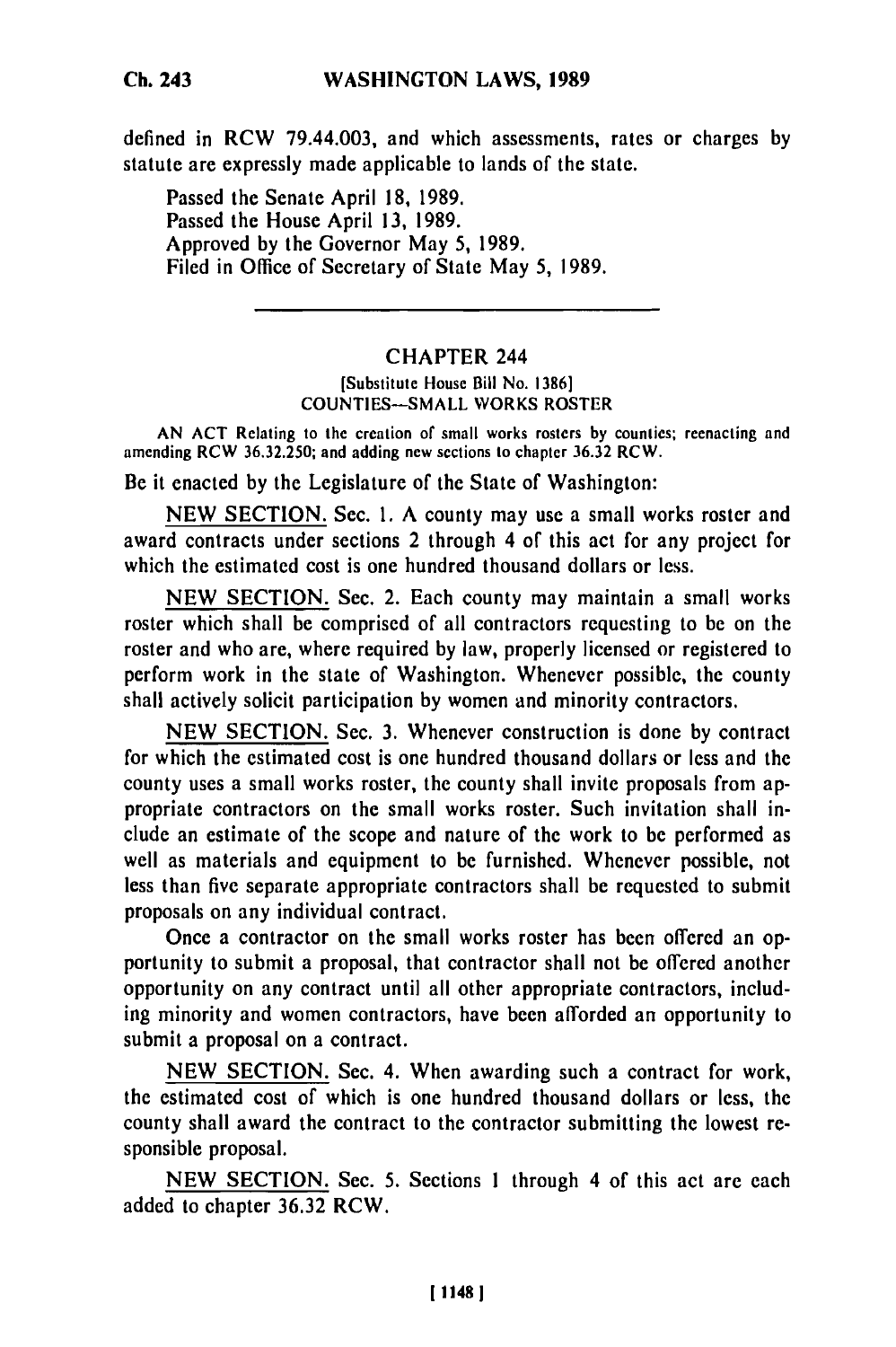Sec. 6. Section **36.32.250,** chapter 4, Laws of **1963** as last amended **by** section **9,** chapter **169,** Laws of **1985** and **by** section **1,** chapter **369,** Laws of **1985** and RCW **36.32.250** are each reenacted and amended to read as **follows:**

No contract, lease, or purchase may be entered into **by** the county legislative authority or **by** any elected or appointed officer of such county until after bids have been submitted to the county upon specifications therefor. Such specifications shall be in writing and shall **be** filed with the clerk of the county legislative authority for public inspection, and an advertisement thereof stating the time and place where bids will be opened, the time after which bids will not be received, the character of the work to be done, or material, equipment, or service to be purchased, and that specifications therefor may be seen at the office of the clerk of the county legislative authority, shall be published in the county official newspaper: PROVIDED, That advertisements for public works contracts for construction, alteration, repair, or improvement of public facilities shall be additionally published in a legal newspaper of general circulation in or as near as possible to that part of the county in which such work is to be done: **AND** PROVIDED FUR-THER, That if the county official newspaper is a newspaper of general circulation covering at least forty percent of the residences in that part of the county in which such public works are to be done publication of an advertisement of the applicable specifications in the county official newspaper only shall be sufficient. Such advertisements shall be published at least once in each week for two consecutive weeks prior to the last date upon which bids will be received and as many additional publications as shall be determined **by** the county legislative authority. The bids shall **be** in writing, shall be filed with the clerk, shall be opened and read in public at the time and place named therefor in said advertisements, and after being opened, shall be filed for public inspection. No bid may be considered for public work unless it is accompanied **by** a bid deposit in the form of a surety bond, postal money order, cash, cashier's check, or certified check in an amount equal to five percent of the amount of the bid proposed. The contract for the public work, lease, or purchase shall be awarded to the lowest responsible bidder, taking into consideration the quality of the articles or equipment to be purchased or leased. Any or all bids may be rejected for good cause. The county legislative authority shall require from the successful bidder for such public work a contractor's bond in the amount and with the conditions imposed **by** law. **If** the bidder to whom the contract is awarded fails to enter into the contract and furnish the contractor's bond as required within ten days after notice of the award, exclusive of the day of notice, the amount of the bid deposit shall be forfeited to the county and the contract awarded to the next lowest and best bidder. The bid deposit of all unsuccessful bidders shall be returned after the contract is awarded and the required contractor's bond given **by** the successful bidder is accepted **by** the county legislative